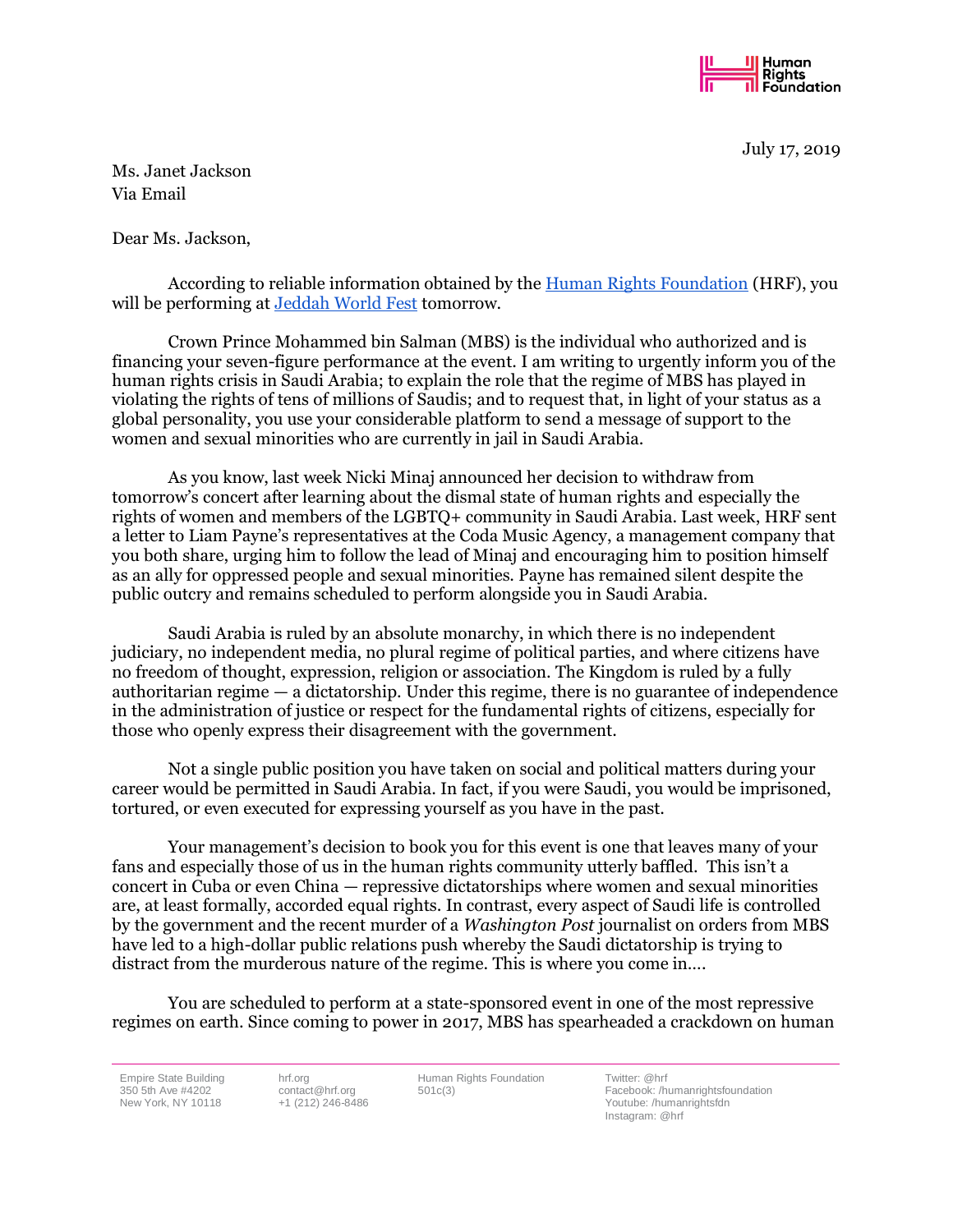

rights, especially those of the women who live in his Kingdom. Many of the women who have advocated to lift the driving ban in Saudi Arabia are currently in jail and being subjected to torture that includes electric shocks, flogging, and rape. It appears MBS didn't like to be upstaged by strong women speaking out for their rights — so he had them silenced and locked up. One of those women is Loujain al-Hathloul. Loujain was [wrongfully accused of "treason"](https://mailchi.mp/d92f77ae0bae/saudi-arabia-cracks-down-on-activists-before-ending-the-driving-ban?e=d6a27fd2e5) and "undermining national security," along with Eman al-Nafjan, Aziza al-Yousef, Aisha al-Manea, Nouf Abdulaziz, Mayya al-Zahrani, Hessah al-Sheikh, Ibrahim al-Mudaimigh, and Mohammad al-Rabea.

Loujain's siblings have spent the past year advocating for the release of their sister, and bringing light to the suffering that Loujain has endured at the hands of the Saudi regime. Her brother, [Walid,](https://oslofreedomforum.com/speakers/walid-al-hathloul) spoke at the [2019 Oslo Freedom Forum](https://hrf.org/events_talks/jailed-for-driving/) in a talk called "[Jailed for Driving](https://www.youtube.com/watch?v=1EZco1VGI4k)" to raise awareness about his sister's case. As of March of this year, Loujain's trial began, but was [postponed.](https://www.nytimes.com/2019/06/24/world/middleeast/saudi-driving-ban-anniversary.html)

Beyond the widespread crackdown on women's rights activists consider recent cases demonstrate the political manipulation of key judiciary institutions by the monarchy. In 2014, the government-controlled Specialized Criminal Court sentenced two peaceful dissidents to death and five others to long prison terms, for attending demonstrations organized by members of the Shia religious minority, for taking and sharing photos of the protests, and assisting journalists to cover the protests. The overly broad and politically motivated charges included "breaking allegiance to the ruler," and "harming the government of the kingdom."

Due to the overt control of the Crown Prince over prosecutors and judges, it is evident that the judiciary is not independent in Saudi Arabia. Furthermore, the wide authority given to Saudi judges in interpreting and applying Islamic laws contribute to creating a judicial system characterized by pervasive arbitrariness and abuse of power.

Saudi Arabia is among the worst violators of basic individual rights, and in particular the right to freedom of opinion and expression. The Kingdom scored the worst possible grade in Freedom House's 2019 Freedom in the World index, which focuses on civil liberties and political rights in a particular country. Although the Kingdom has signed several United Nations human rights treaties, it has firmly opposed the United Nations's Universal Declaration of Human Rights for allegedly being in contradiction with the principles of the Shari'a Law.

In addition, the royal family exerts overt control over most newspapers and media broadcast. Self-censorship is widespread, and freedom of the press is practically non-existent. According to the Reporters Without Borders' 2019 World Press Freedom Index, Saudi Arabia ranks near the bottom, holding the 172nd position out of 180 countries. The Kingdom is particularly intolerant to criticism directed toward the government and its officials, to religion, and politics. Article 39 of the Basic Law of Governance states:

"Mass media and all other vehicles of expression shall employ civil and polite language, contribute towards the education of the nation, and strengthen unity. The media is prohibited from committing acts that lead to disorder and division, affecting the security of the state or its public relations, or undermining human dignity and rights."

The 2011 Law on Electronic Publications and the 2007 Anti-Cyber Crime Law explicitly eliminated the online haven for cyber activists by extending these indefinite limits to the virtual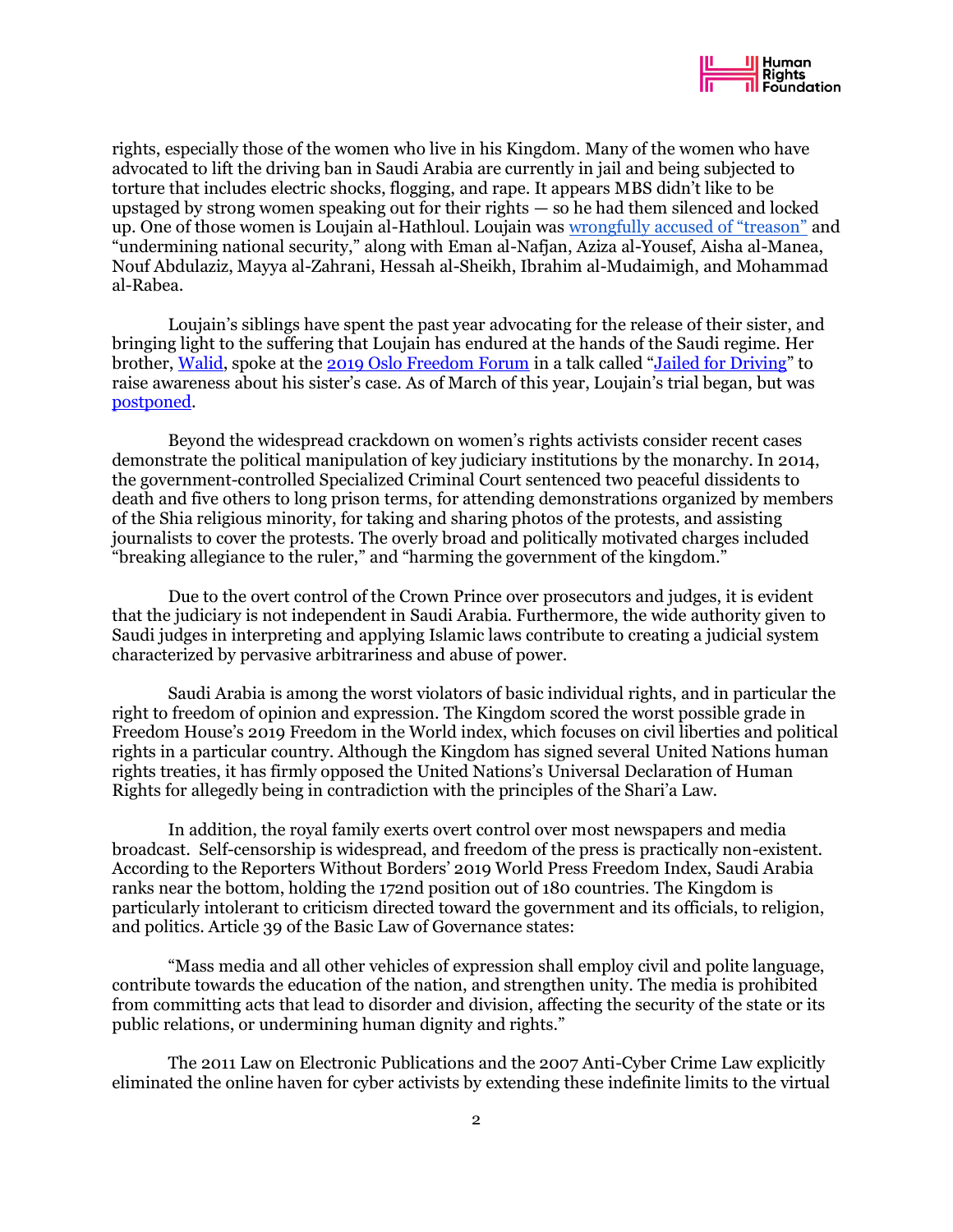

world. In order for the government to tighten its grip on expression in the cyber-realm, the Law on Electronic Publications introduced a requirement on all news website and any sites offering audio and video content or advertising to obtain a license from the Ministry of Culture and Information. Between 2011 and 2012, the Saudi authorities blocked around 400,000 websites and applied strict monitoring of online content.

On the basis of these laws, hundreds of online activists were arrested, detained, and had their social media accounts disabled in retaliation for expressing their opinion about the government, reporting on protests, or discussing religion through social media networks. In 2012, Saudi national Ra'if Badawi was arrested and charged with "insulting Islam" for creating a website where all he was doing was discussing religion. He was sentenced by the Criminal Court in Jeddah in May 2014 to 10 years in prison and 1,000 lashes, followed by a 10-year travel ban, a ban on using media outlets, and a fine of one million Saudi Arabian riyals (about US \$266,600). Ra'if is currently in prison.

For decades the Saudi government has harassed, arrested, and sentenced dissidents, violating their freedom of expression, opinion and assembly. Ironically, the Kingdom holds a seat at the United Nations Human Rights Council, and Saudi Arabia was recently appointed to lead an influential panel that "selects top officials who shape international human rights standards and report on violations worldwide." Still, the Kingdom regularly engages in the systematic repression of activists and human rights defenders, often leading to numerous years of imprisonment, without trial, and the use of repressive measures against them.

Advocacy organizations are not allowed to exist in Saudi Arabia. There is no association law except for a regulation governing civil society organizations that carry out "charitable or voluntary work." These organizations are required to obtain a license from the Ministry of Social Affairs. Except for organizations affiliated with the government, no human rights group has been granted a license so far. As a result, these groups operate without a license despite the high risks of persecution, and, despite the risks mentioned above, use social media to document and condemn violations by the Kingdom.

Public demonstrations and protests are illegal even though there are no express laws regulating or prohibiting assembly or demonstrations. The Ministry of Interior issued a communication on March 5, 2011 declaring that demonstrations were banned, and that the Ministry will take "all necessary measures" against those seeking to "disrupt order." A day later, the Council of Senior Religious Scholars declared, "demonstrations are prohibited in this country."

Participating in demonstrations and even writing about them is harshly punished. In 2013, the Kingdom sentenced seven government critics to prison terms ranging from five to ten years, for "inciting protests and harming public order" after they wrote about the protests on Facebook. Civil society is not allowed to operate freely in the Kingdom. Criminalizing the establishment of human rights organizations and prohibiting demonstrations leave Saudis with no means to express their opinion about the government or politics in general without facing arbitrary arrest, lengthy detention, and imprisonment.

Just imagine the set-up for your upcoming performance: Gender segregation between unmarried men and women is still strictly enforced. Saudi Arabia's male guardianship law requires women to obtain permission from a male for everything from registering for school to